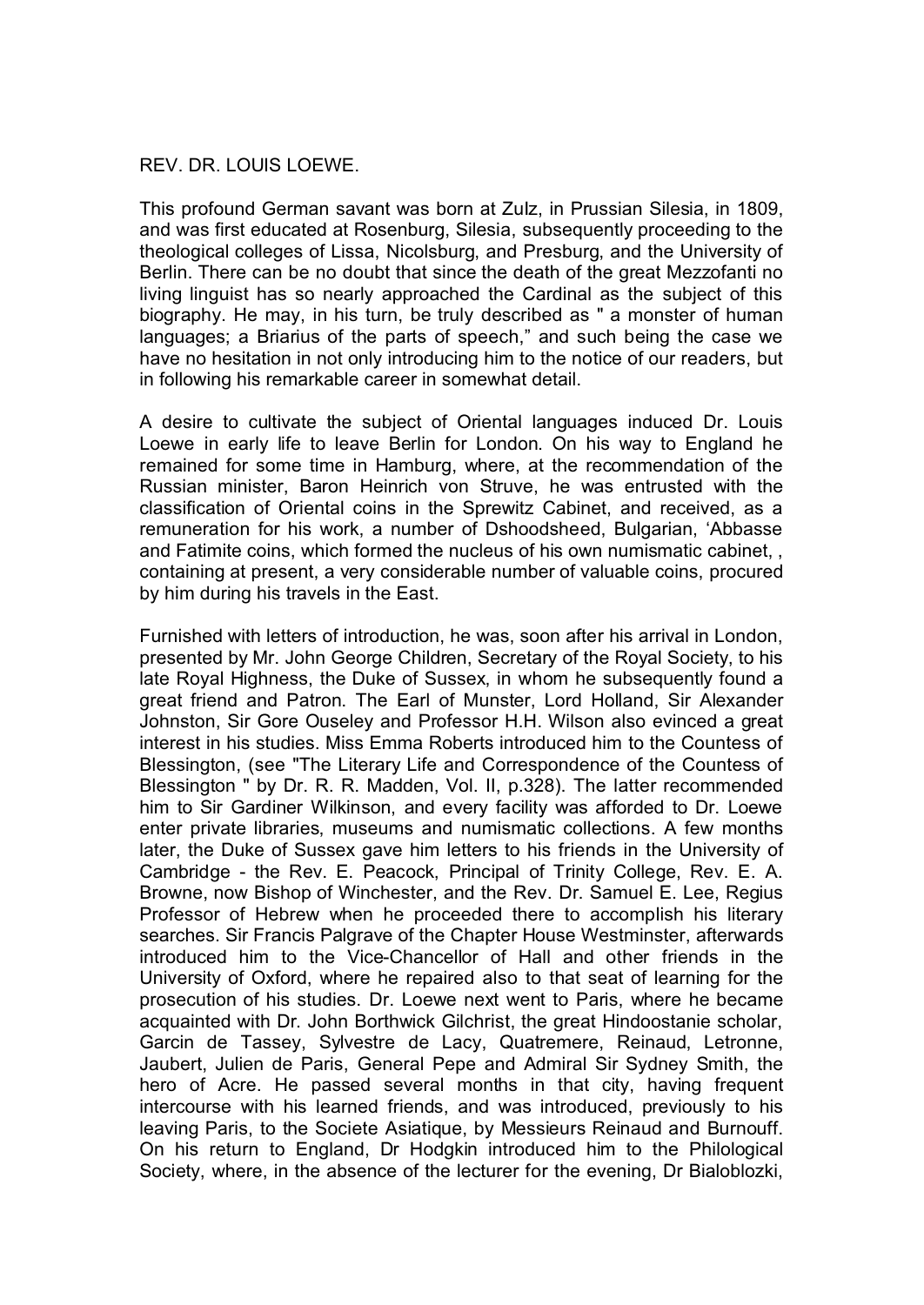Dr Loewe was invited to give some account of his studies, and he selected the Egyptian language for his subject. During his sojourn in London he often visited the library of Kensington Palace, and His Royal Highness, the Duke of Sussex, had frequent conversations with him on literary and philological subjects.

With a view of extending his literary researches, and acquiring a better knowledge of Oriental languages, specially the Arabic, Coptic ' Nubian, Turkish, Persian and Circassian tongues, he travelled in the years 1837, 38, and 39, under the auspices of the Duke of Sussex, the Earl of Munster, the Duke of Northumberland (at that time, Lord Prudhoe), and Admiral Sir Sydney Smith, in Egypt, Nubia, a part of Ethiopia, Syria, Palestine, Turkey, Asia Minor and Greece. On his arrival at Alexandria the doctor had the honour of being presented to Mohhammad Ali Pasha, the Viceroy of Egypt, by Monsieur Roquerbe, the Prussian Consul General, to deliver a letter of introduction to his Highness from Admiral Sir Sydney Smith.

The letter was read to him by Artin Bey. He was pleased to ask Dr. Loewe various questions respecting his literary pursuits where he had learnt this or that ; where he wished to go; and how long he thought of staying in Egypt. His Highness then requested from him a translation of some Hieroglyphical inscription, which Dr. Loewe promised to make, and the Pasha ordered that a Firman should be prepared for him, securing to him all the convenience in his researches that he could desire.

In Cairo, the learned subject of our sketch was introduced by the English Consul, Dr. Alfred S. Walne, to Lord Prudhoe, who took a most lively interest in his studies, and afforded him great facilities in their pursuit. He also presented him to Prince Puckler-Muscau, who had just returned from Abyssinia, and to other friends. (See for the Prince's account of Dr. Loewe's translation of a Hieroglyphical inscription on a small bronze figure of Isis in "Die Ruckker" vom Verfasser der –" Briefe cines Verstorbenen" vol. 1. Egypten, p. 220, published by Alexander Dunker, in Berlin, 1846.)

Monsicur F. Fresnel (who was at that time at Djiddah) wrote to Monsieur Perron to let Loewe have any Arabic manuscript he liked from his own valuable library, which he had left with him and two other savants for their perusal. We should mention that Shaikh Moohammad Ayad Ettantavy, afterwards Professor of Oriental Languages in St. Petersburgh read with him the most important works in the Arabic and became his great friend. Persian he studied with one of the Professors of the Government School under Shaikj Refa, and Coplic he read with one of the Copti priests recommended to him by the Patriarch (if the Coptic Church.

In Derr, the Capital of Nubia, Dr. Loewe made a long stay for the purpose of studying the Nubian language.In Dijouni, or the lower town of Lebanon, near Zidon, he was the guest for several days of Lady Hester Stanhope (see for an account of his visit in Dr. Millington's work on "The Life of Lady Hester Stanhope."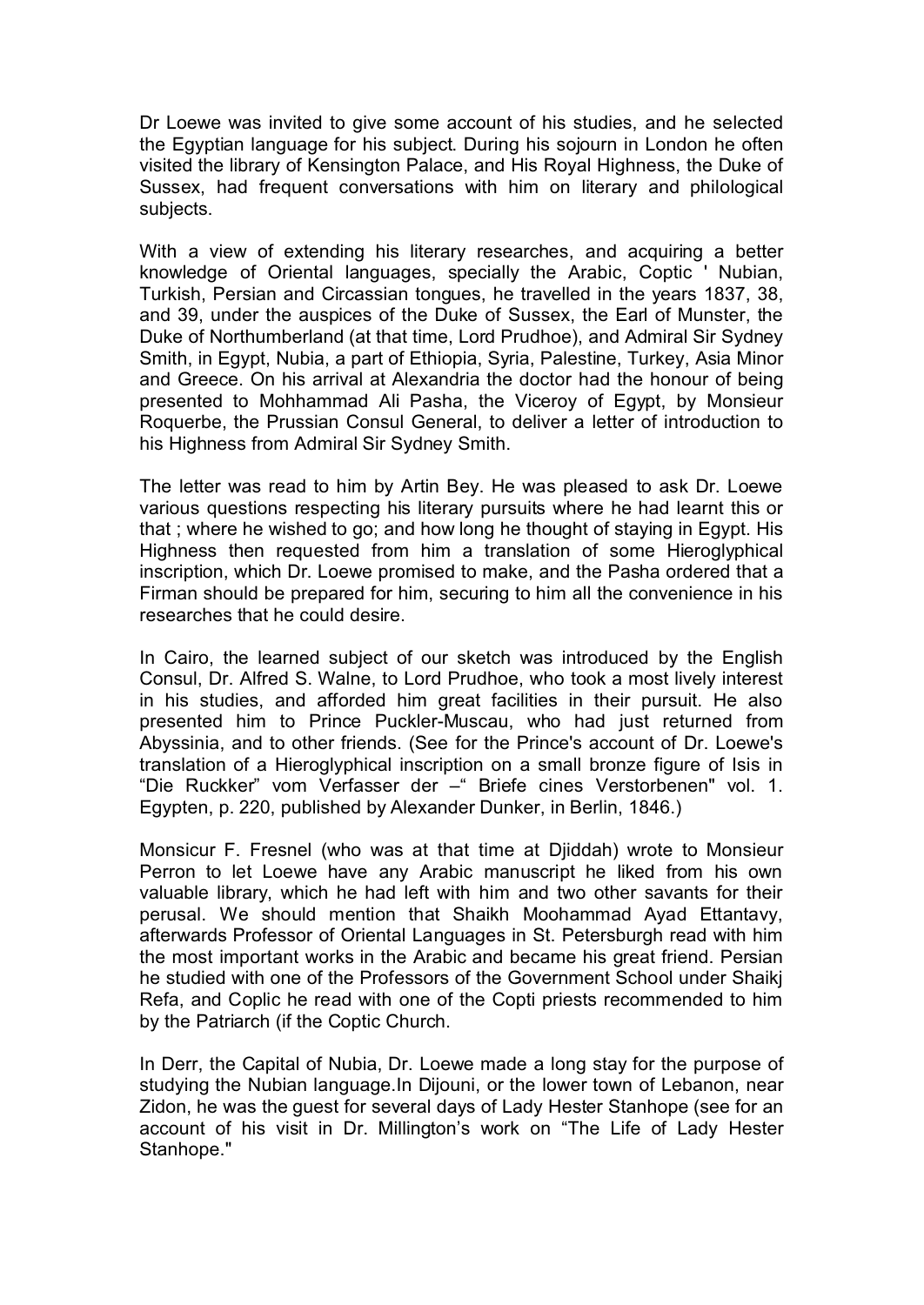In Eyn-Zetoon, near Safed, in the Holy Land, he met with ill-treatment by the Druzes, who robbed him of all he possessed, and he had to continue his journey through Palestine in the garb of a bed'aween.

In Damascus the doctor procured some valuable coins, and examined a number of Arabic manuscripts on the religion of the Druzes. When in Constantinople he made a Translation of the Hieroglyphical Inscriptions of the Obelisk in the Atmedan for Sultan Mahhamood, which was presented to His Imperial Majesty by Count Koenigsmark,, the Prussian Ambassador. During an audience which Sir Moses Montefiore, Bart., had with the Sultan Abdool-Madjid in the year 1840, His Imperial Majesty, speaking of that Translation, expressed himself, in presence of his ministers, Rechid Pasha and Riza Pasha, in the most flattering terms.

On his return from the East, Dr. Loewe went to Italy, remaining in Rome nearly eight months to study in the Vatican Library, where, by the kindness of the Cardinals Mezzofanti, Angelo Mai and Lambruschini special facilities were afforded to him for the prosecution of his literary pursuits. Dr. Loewe was met there by Sir Moses and Lady Montefiore. when they invited him to accompany them to the Holy Land : he accepted the offer and found, during that journey, many opportunities for co-operating with them in the furtherance of their benevolent objects.

Soon after their return to England, in the year 1840, when, on the ground of abominable calumnies numbers of Jews had been seized at Damascus and Rhodes; many children imprisoned and almost totally deprived of food; several of the adults seized and tortured until they died, Sir Moses Montefiore went on a mission to Damascus to vindicate the cause of justice and humanity, and prove the innocence of the accused, he selected Dr Loewe in preference to every other as his secretary and interpreter of Oriental languages.

Sir Moses completely succeeded in proving, to the satisfaction of the Viceroy that the Jews of Damascus had been aspersed but considering that his task would be imperfectly performed if he not attempt to move the Sultan in favour of the Jews as well as the Viceroy, he proceeded from Alexandria to the Turkish capital, and a Firman Khat-Shereef, the "Magna Charta" for the Jews in the Turkish dominions.

Sir Moses being a great promoter of education, visited on that occasion the Schools belonging to his people, and finding, most of their children unacquainted with the Turkish language he conferred with the chief and other leaders of the several congregations, and the result has been an unanimous concurrence in his suggestion that the Turkish language and literature should henceforth be taught in all their schools; and he had the gratification of knowing that an order to that effect had been issued by the Haham Bashi, and that it was read in all the Synagogues

Dr. Loewe, to complete Sir Moses' intentions to the utmost of his power, addressed (according to the " Manzari Shark" or " Oriental Observer " of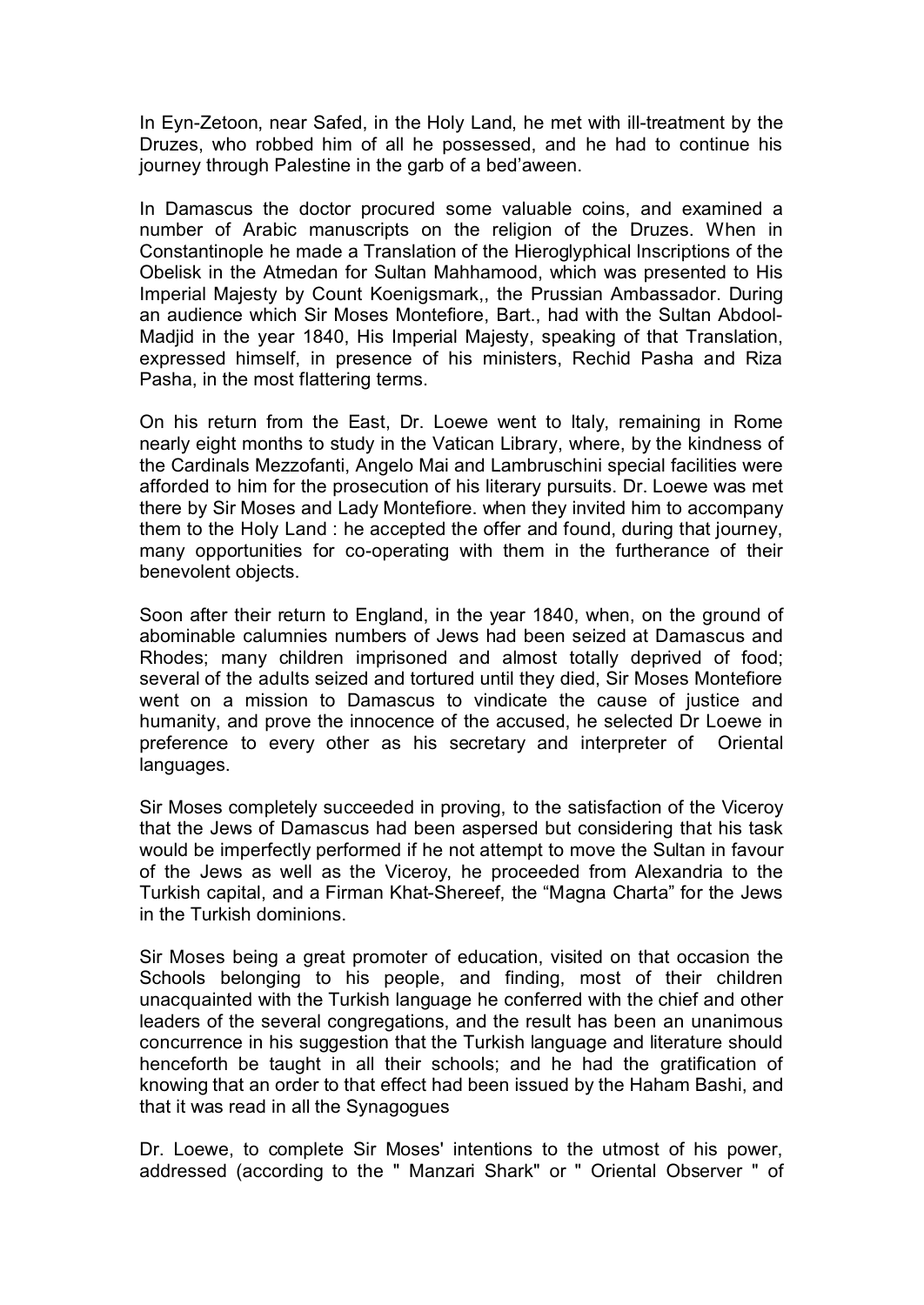November 9th, 1840 published in Smyrna) a very large Congregation in the Synagogue at Galata. His audience consisting chiefly of four classes, he used as many languages, and without the slightest confusion, hesitation or difficulty, made his observations and comments to each in rotation. To the learned body he spoke in pure Biblical Hebrew; to the Levantines he spoke Spanish; to the Mediterranean Israelites, Italian; and to the German and Polish portion of his hearers, German.

"The skope of Dr. Loewe evidently was to encourage his auditors to give more attention than hitherto to the acquisition of a Liberal education; and a few more such orations," the writer of the report says, "would produce great good in this country, where education has for ages been neglected."

In appreciation of the services, which the doctor rendered on that occasion, a Resolution was unanimously passed et a meeting of The London Committee of Deputies of the British Jews, held at the house of the President, Hanane1 de Castro, Esq., on the l0th of March, 1841, to the effect: that the Board "has heard with extreme gratification from their respected deputy, Sir Moses Montefiore, Bart., that he has received from Dr. Louis Loewe (who accompanied him on his recent mission to the East) the most efficient assistance in the furtherance of the objects of that mission, and in the attainment of the glorious results, which, under the blessing of Divine Providence, has been so happily accomplished.

"And that this Board most warmly appreciates the eminent services rendered by Dr. Loewe, and for which they offer him their most grateful acknowledgement" (A copy of the foregoing Resolution had been transmitted to him by the President).

He was also presented with a costly testimonial, consisting, of two massive silver candelabra, with a suitable inscription on both, and had the distinguished honour of being presented to Her Majesty, the Queen, by Sir Moses Montefiore, the noble chief of the Damascus Mission, on Thursday, March 25, 1841.

In the year 1846, Sir Moses Montefiore was invited by the Russian Government to assist in their deliberations for the improvement of the condition of the Jews in Russia, and he again requested Dr. Loewe to accompany him. Sir Moses was graciously invited by the late Emperor Nicholas, to visit the principal Hebrew congregations in Russia and Poland, and report to him on their general state - on that occasion many opportunities presented themselves to Dr. Loewe, for carrying out the noble intentions of Sir Moses. He delivered addresses, and preached in one of the largest Synagogues before thousands of persons of all denominations.

On his return from Russia, at a meeting of the London Committee of Deputies of the British Jews (held at the house of the President, Sir David Salomons, on July 3, I841, Sir Moses, on referring to his recent visit to Russia, expressed his appreciation of " the valuable services which Dr. Loewe had rendered to him in his arduous and benevolent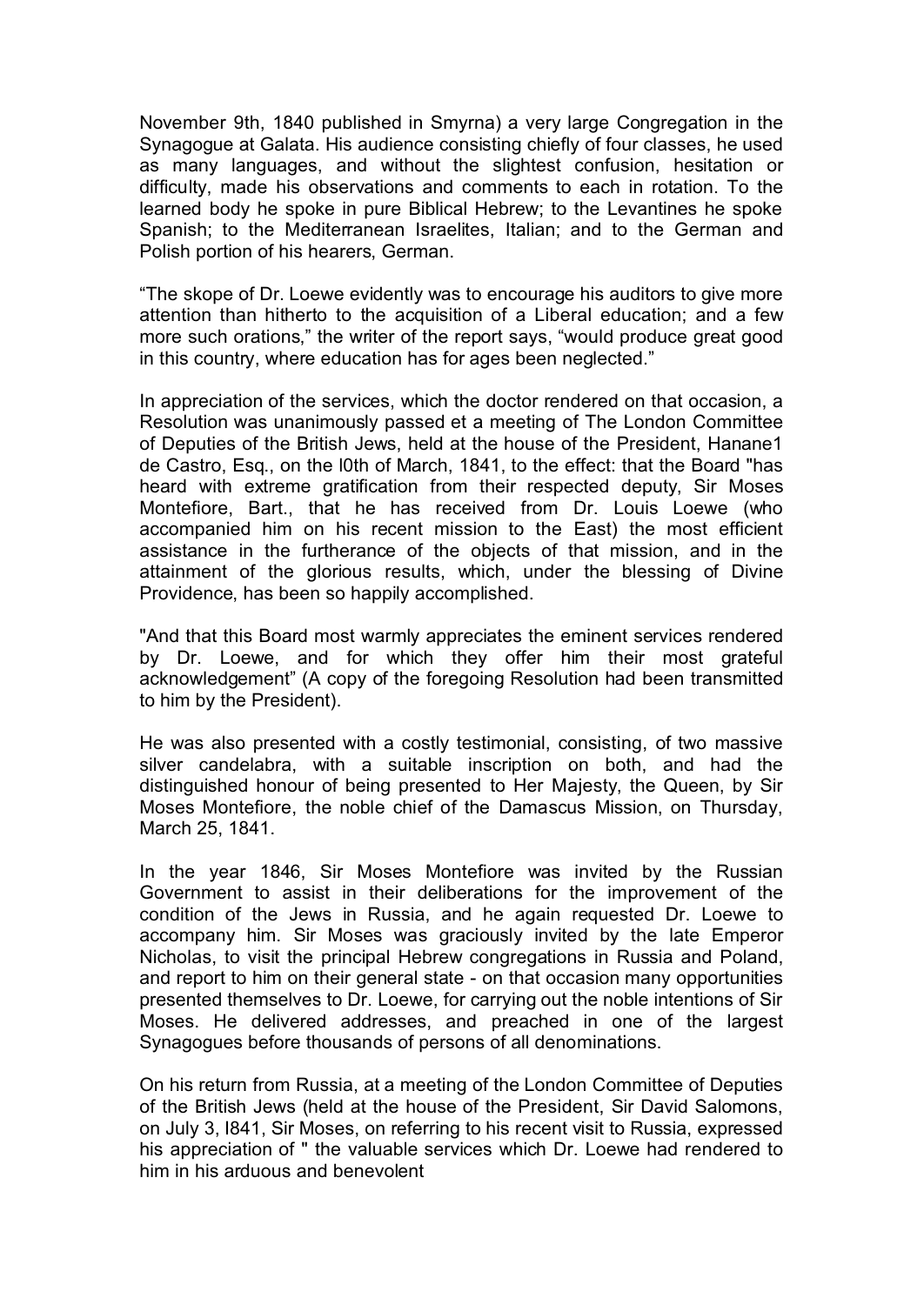Undertaking," and the President of the Board was deputed, agreeable to a resolution passed on the same evening, to offer its " cordial thanks for his kind co-operation."

Since the year 1839 Dr. Loewe has acted on all occasions, when Sir Moses called upon him to serve in the cause of justice and humanity, to the entire satisfaction of the venerable Baronet, He has accompanied him on no less than eleven of his philanthropic missions. Five times to the Holy Land; twice to St. Petersburgh; twice to Constantinople; to Roumania, and to Rome.

The following list of works will show the vast learning of the doctor, and there can be no gainsaying the statement that as an Oriental scholar, a philanthropist, a theologian and a friend of his nation and of his co-religionists, Dr Loewe is without a rival at the present day He has written:-

" The Origin of the Egyptian Language, proved by the Analysis of that and the Hebrew," &,c., published in the Asiatic Journal for British and Foreign India, March and April, 1837. London : Wm.. H. Allen, & Co., Leadenhall Street. (See notice of the above publication in the Literary, Gazette and Journal of Belles Lettres &c., No. ,074, London, Saturday, August 19th, I837.)

"Translation of an important document referring to a decree of Mehemet Ali Pasha, in Egypt, given in a letter from five of the principal representatives of the Hebrew Community in Jerusalem, addressed to a Merchant in London," Published in the Morning Herald, January 26th, 1837. (See London Constitutional, December 21st, 1836.)

"Briefe aus dem Orient " (Letters from the East), publishrd in the Allgemeine Zeitung des Judenthums Nos. 18 -79, in 18 numbers. Leipzig, 1839.

"Translation of J. B. Levinsohin's 'Effes Dammim' (a Tribute to the memory of the -Martyrs of Damascus), being a series of conversations at Jerusalem, between a Patriarch of the Greek Church and a Chief Rabbi of the Jews, concerning the malicious charge against the Jews of using Christian blood." published by Longman, Brown, Green & Longmans, 1841.

"Pessak Yoshiyahoo, a Discourse delivered in the Spanish and Portuguese Jews' Synagogue in Bevis Marks, on the second day of Passover, in the year 5602 A.M. (1842 A.D.)." Printed at the desire of the Gentlemen of the Mahamad. London: J. Wertheimer & Co., Circus Place.

"Tephila al Shig-yonot, a Discourse delivered in the Great Synagogue, on the second (day of the Pentecost, in the year 5602 A-1. (1842 A 1).)." Printed at the desire of the Wardens and Committee of the Congregation. London: J. Wertheimer & Co., (Circus Place).

"Kedoshim teeheyoo. A discourse delivered in the Spanish and Portuguese Jews' Synagogue in Bevis Marks on the day of the funeral of His Royal HighnessPrince Augustus Frederick, Duke of Sussex, the 4<sup>th</sup> of Eeyar, 5603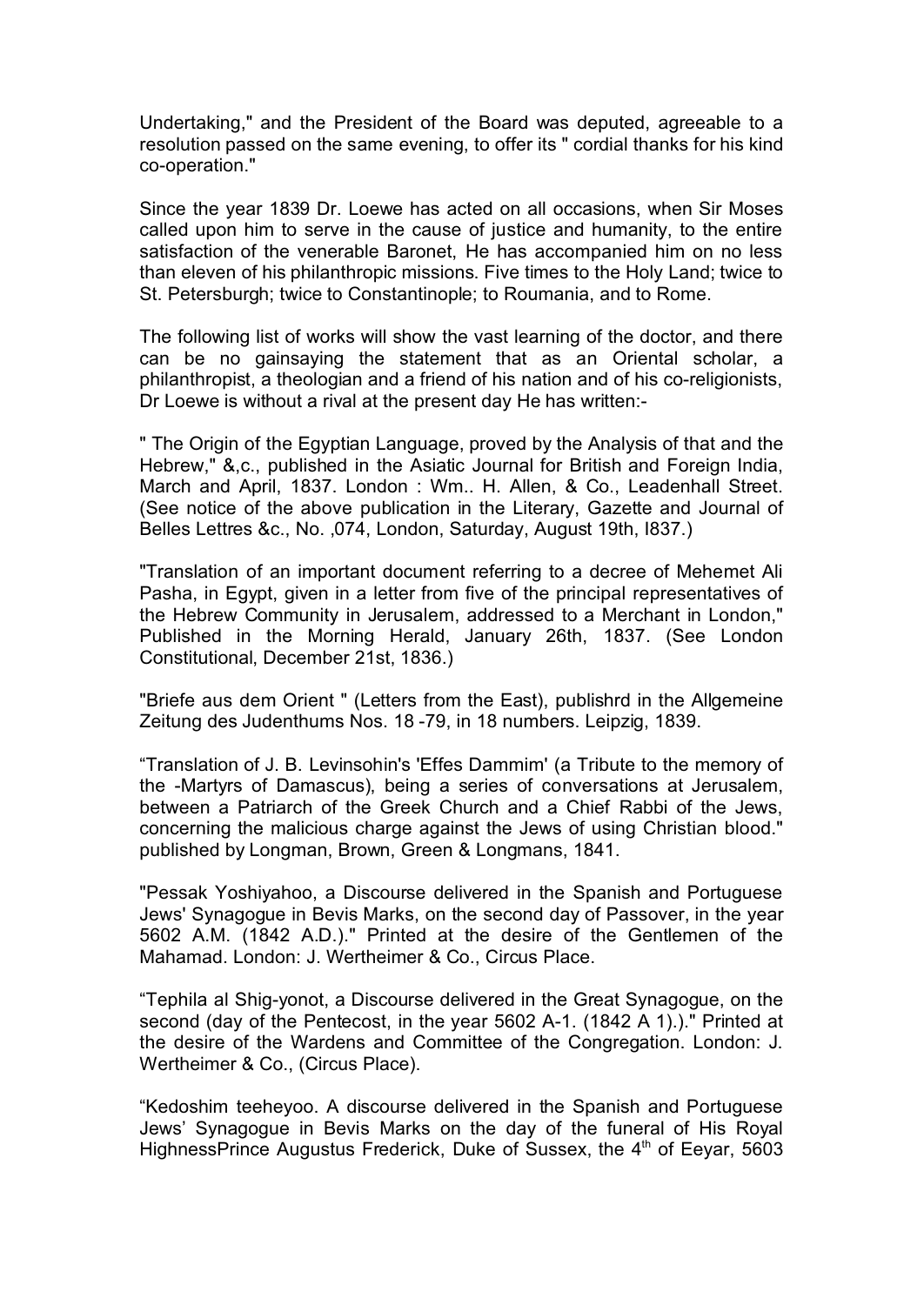A.M. (May  $4<sup>th</sup>$ , 1843)" Printed at the desire of the Gentleman of the Mahamad. London: J. Wertheimer & Co., (Circus Place).

"Matteh Dan. The Rod of Judgment, being a supplement to the book "Kuzari,"' which demonstrates by natural inferences the truth of the Oral Law, transmitted by the sages of Israel, the authors of Mishna and the Talmud, by the Rev. David Nieto, Chief Rabbi of the Spanish and Portugese Congregation of London, in the year 5474 A.M. (1747 AD). Translated from the Hebrew" (The first two conversations) Printed by J Wertheimer & Co., London, 1842.

"TheYork Medal, or The Supposed Jewish Medal, found in York on the removal of Layer Thorpe old bridge et Postcan, in the year 1820," published in the York Courant October 12th, 1843, by William Ross, 7, Tower Place, York.

"A Journey to Egypt and Syria," published in the Asiatic Journal and Monthly Miscellany, July and August 1844.

"Notes from a journal kept during his first visit to Egypt in the year 1837," published in the Voice of Jacob No. 115, &c 1846, by Benjamin Steill, 20, Paternoster Row.

"Lectures on the Samaritans, exhibiting the history, religion, customs, and manners of this remarkable but now nearly extinct people, from the period of their original settlement in the Holy Land to the present day" Delivered in the Jews and General Literary and Scientific Institution, Sussex Hall, and published in the Voice of Jacob January 28th, February 4th, and 11th, 1845.

"Massa Eliezer, a discourse delivered in the Great Synagogue at Wilna, Russia, on occasion of Sir Moses and Lady Montefiroes' patriotic mission to that most important community under the sway. of the Czar, in the year 1846." Printed by J. R. Romm, Wilna, 1847.

"Observations on a Unique Cufic Gold Coin, issued by AI-Aamir beakhcam Allah, Abu Ali Manzour - ben Mustali, tenth Caliph of the Fatimite dynasty, read at a meeting of the Numismatic Society of London." Printed by J. Wertheimer & Co., Finsbury, and published by David Nutt, 158 Fleet Street, 1849

"A Dictionary of the Ciicassian Language, in two parts: English-Circassin-Turkish and Circassian-English-Turkish containing all the most necessarywords for the traveller, the soldier, and the sailor; with the exact pronunciation of each word in the English language." Published by the Philological Society of London in their Transactions George Bell, Fleet Street, London, 1854.

"Interpretation of a Palmyrean Inscription on a marble bust of the size of life, recently brought from Palmyra" Published in the Transactions of the Syro-Egyptian Society, December 13<sup>th</sup>, 1853